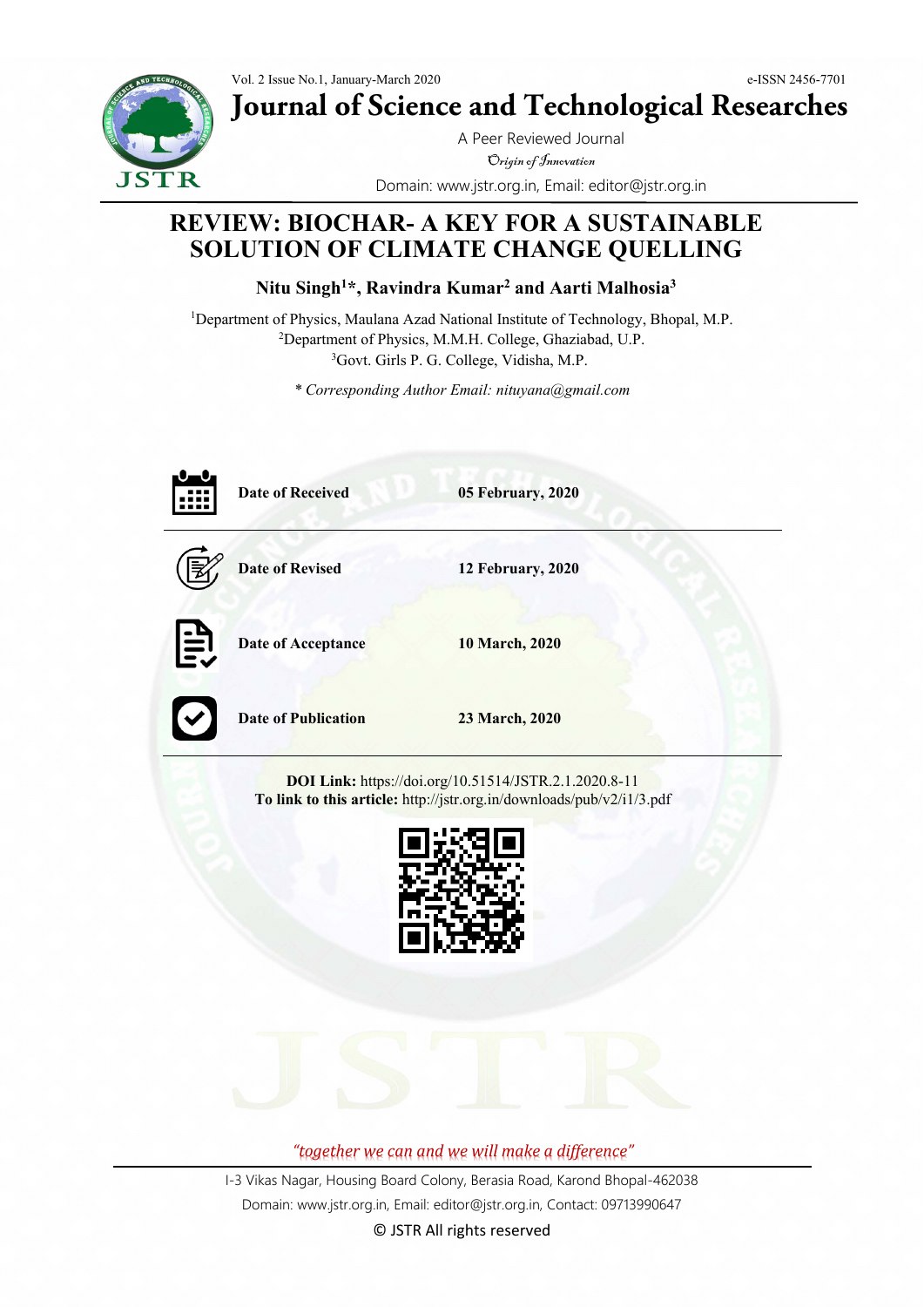# **REVIEW: BIOCHAR- A KEY FOR A SUSTAINABLE SOLUTION OF CLIMATE CHANGE QUELLING**

**Nitu Singh<sup>1</sup>\*, Ravindra Kumar<sup>2</sup> and Aarti Malhosia<sup>3</sup>**

<sup>1</sup>Department of Physics, Maulana Azad National Institute of Technology, Bhopal, M.P. <sup>2</sup>Department of Physics, M.M.H. College, Ghaziabad, U.P. <sup>3</sup>Govt. Girls P. G. College, Vidisha, M.P.

*Email: nituyana@gmail.com*

## **ABSTRACT**

Carbon dioxide (CO<sub>2</sub>) is the main greenhouse gas (GHG) and its atmospheric concentration is currently 50% higher th an pre-industrial levels. Biochar, when applied to soils is reported to increase soil carbon sequestration and provide ot her soil productivity benefits such as reduction of bulk density, enhancement of water-holding capacity and nutrient re tention, stabilization of soil organic matter, improvement of microbial activities, and heavy-metal sequestration. Yearl y net emissions of carbon dioxide (CO<sub>2</sub>), methane and nitrous oxide could be decreased by a maximum of 1.8 Pg CO<sub>2</sub> -C equivalent (CO<sup>2</sup> -Ce) per year, and total net emissions over the course of a century by 130 Pg CO<sup>2</sup> -Ce, without end angering food security, habitat or soil conservation. The potential threats to the sustainability of biochar systems, at ea ch stage of the biochar life cycle, were reviewed many research papers. We propose that a sustainability framework fo r biochar could be adapted from existing frameworks developed for bioenergy sources. The current state of knowledge is based largely on limited small-scale studies under laboratory and greenhouse conditions. This review paper emphas izes to present the recent research works regarding climate change focusing on the properties of biochar and closely ev aluated the literature concerning biochar's stability.

*Keywords: Greenhouse gas, soil organic matter, life cycle, and bioenergy sources.*

### **INTRODUCTION**

Climate change and global warming have worldwide consequences. The most prominent factor driving these phenomena is the increased atmospheric concentrations of greenhouse gases (GHGs). The World Meteorological Organization (WMO) GHGs Bulletin explains, that globally averaged concentrations of carbon dioxide  $(CO<sub>2</sub>)$  reached 407.8 parts per million in 2018, up from 405.5 parts per million (ppm) in 2017 [1-3]. As photosynthesis converts  $CO<sub>2</sub>$  to organic carbon, increases in plant carbon stocks reduce the atmospheric  $CO<sub>2</sub>$ concentrations. The plant biomass does not rapidly decompose, but instead it is stored in wood or increased SOM, it keeps carbon out of the atmosphere [4, 5]. As a strategy for climate change mitigation, a key weakness of improved soil storage of carbon is the susceptibility of soil organic matter (SOM) to decay and re-release of  $CO<sub>2</sub>$  to the atmosphere [6, 7]. Carbon dioxide  $(CO<sub>2</sub>)$  is put into center stage as it is the most abundant, and therefore most significant anthropogenic GHGs despite the fact that there are a number of other common yet more effective GHG's emitted. Recently,  $CO<sub>2</sub>$  capturing and utilization (CCU) is studied since  $CO<sub>2</sub>$  may be used as a valuable feedstock for industrial processes (Markewitz,

Kuckshinrichs et al. 2012) [8]. Production of biochar, in combination with its storage in soils, has been suggested as one possible means of reducing the atmospheric  $CO<sub>2</sub>$  concentration [9]. Biochar is one such product that has become quite prominent in recent times.

This review paper presents a key for a sustainable solution of climate change quelling of the current level of knowledge on biochar and its potential role in agroecosystem management in the climate–change– sustainability context.

#### **Biochar of the subject**

Biochar is the charred by-product of biomass pyrolysis, the heating of plant-derived material in the absence of oxygen in order to capture combustible gases. The objective of this report was to review and evaluate published studies with regard to what evidence and arguments currently exist that assess the application of biochar to soil to a) sequester carbon and b) produce secondary agronomic benefits. Current studies suggest that there is a global potential for annual sequestration of atmospheric  $CO<sub>2</sub>$  at the billion-tonne scale (109 t yr-1) within 30 years [10]. So far, the underlying published evidence ascends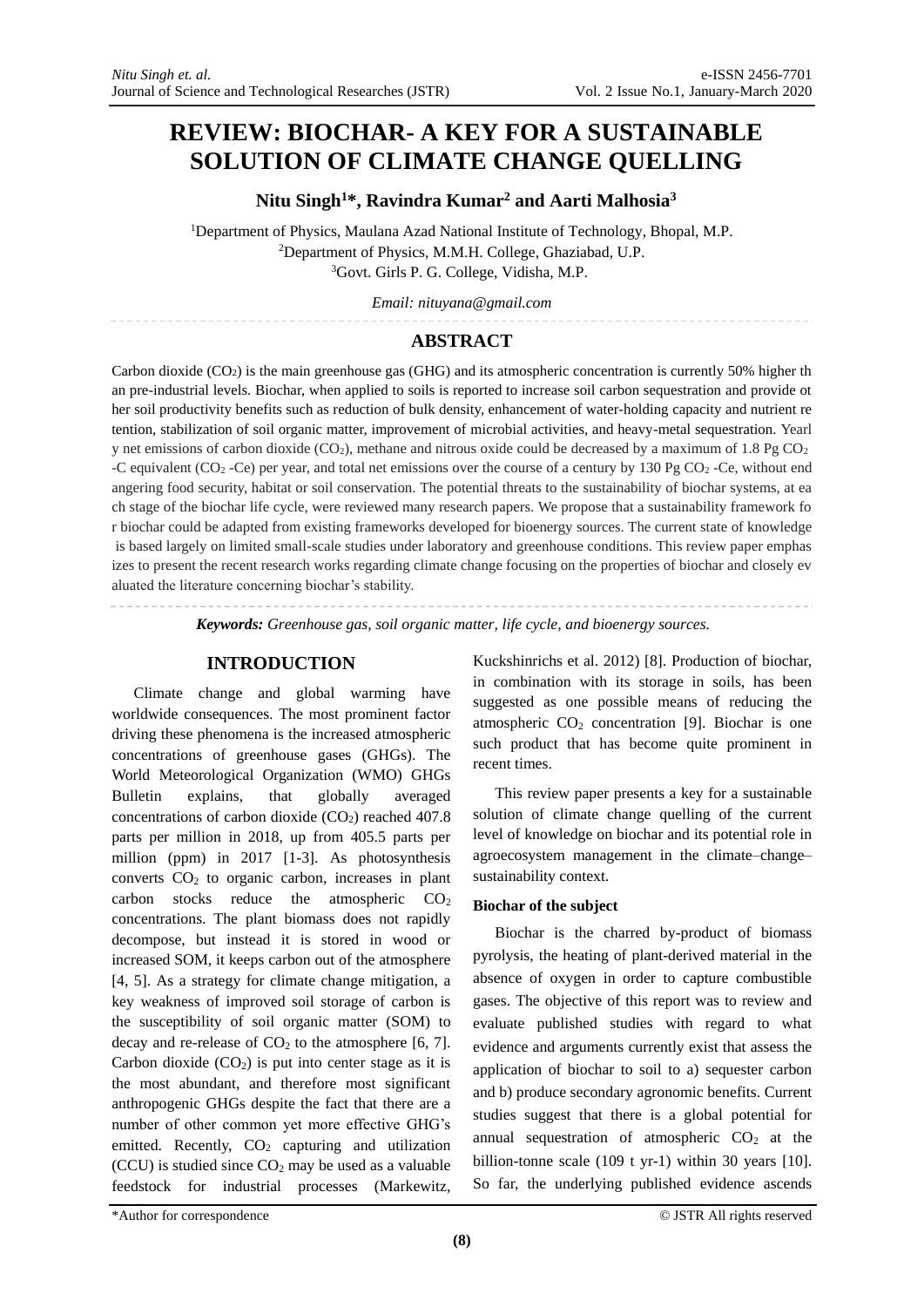Ī

mainly from small-scale studies that do not currently support generalization to all locations and all types of biochar. Biochar is the solid remains of any organic material that has been heated to at least  $350^{\circ}$ C in a zero-oxygen or oxygen-limited environment, which is planned to be mixed with soils [11]. As a fuel or used as an aggregate in construction, it is defined as char, not biochar. There is a very extensive range of potential biochar feed stocks: e.g. wood waste, timber, agricultural residues and wastes (straws, bagasse, manure), leaves, food wastes, paper and sewage sludge, green waste, distillers grain and many others.

Interest in the use of biochar in agriculture has increased exponentially during the past decade. Biochar, when applied to soils is reported to enhance soil carbon sequestration and deliver other soil productivity benefits such as reduction of bulk density, enhancement of water-holding capacity and nutrient holding, maintenance of soil organic matter, upgrading microbial activities, and heavy-metal sequestration. biochar application could augment phosphorus availability in highly weathered tropical soils.

Biochar production and placement have the potential to do one or more of the following:

- a. diminish atmospheric greenhouse gas concentrations through  $CO<sub>2</sub>$  removal and avoided greenhouse gas emissions (perhaps on a gigatonne carbon abatement scale);
- b. improve the structure, properties and 'health' of soils;
- c. growth in crop productivity;
- d. offer energy (e.g. electricity from syngas, heat from syngas and bio-oil or liquid fuel);
- e. safely dispose of certain waste materials with potentially useful recovered by products;
- f. absorb pollutants, contaminants and reduce nitrate leaching to water courses;
- g. suppress soil emissions of nitrous oxide and methane.

#### **PROPERTIES OF BIOCHAR**

#### **Specific surface area**

Biochar has a very high specific surface area (SSA) of several hundred  $m^2g^{-1}$  to a thousand  $m^2g^{-1}$ . The key parameters manipulating SSA are pyrolysis

temperature, heating rate, residence time, and presence of active reagents (e.g., steam,  $CO<sub>2</sub>, O<sub>2</sub>$  etc.).

#### **Contaminants**

There are two core potential sources of contamination in biochar: feedstock and the conversion process. Depending on the origin and nature of the pyrolysis feedstock, biochar may contain contaminants such as heavy metals (potential toxic elements, PTEs) and organic compounds. In addition to the contaminants introduced in the feedstock, some contaminants can be molded also in the conversion process. These include polycyclic aromatic hydrocarbons and potentially, in some cases, dioxins.

#### **Heavy metals**

Heavy metals present in the feedstock (e.g. sewage sludge, treated wood, etc.) are most likely to remain and concentrate in the biochar. Heavy metals are stable materials and consequently retained (conserved) during the volatilization of associated organic molecules [12]. The majority of metals will, therefore, be present as ash within biochar.

#### **Stability**

The stability of biochar is one of its key property, as it determines its potential for long term storage of carbon. Though, despite of its importance, there is no recognised way of determining stability of biochar. The motive for this is the fact that it is very difficult to predict stability of biochar over timescales relevant to carbon sequestration, i.e. centuries to millennia. This difficulty stems from the diversity of processes (biological, chemical and physical) responsible for biochar degradation in the environment and the wide range of properties biochar from different sources possess.

### **Biochar - A key for a sustainable solution of climate change**

Biochar represents pyrolyzed organic matter, similar to wood charcoal, that is used for barbecue. However, in contrast to BBQ charcoal, it can be produced from any organic matter, regardless of its origin, and the production parameters may be exactly controlled. This newly raised attention as biochar may be used in carbon capture and storage strategies if it is used as a soil amendment [13]. In addition, biochar has the capability to positively influence both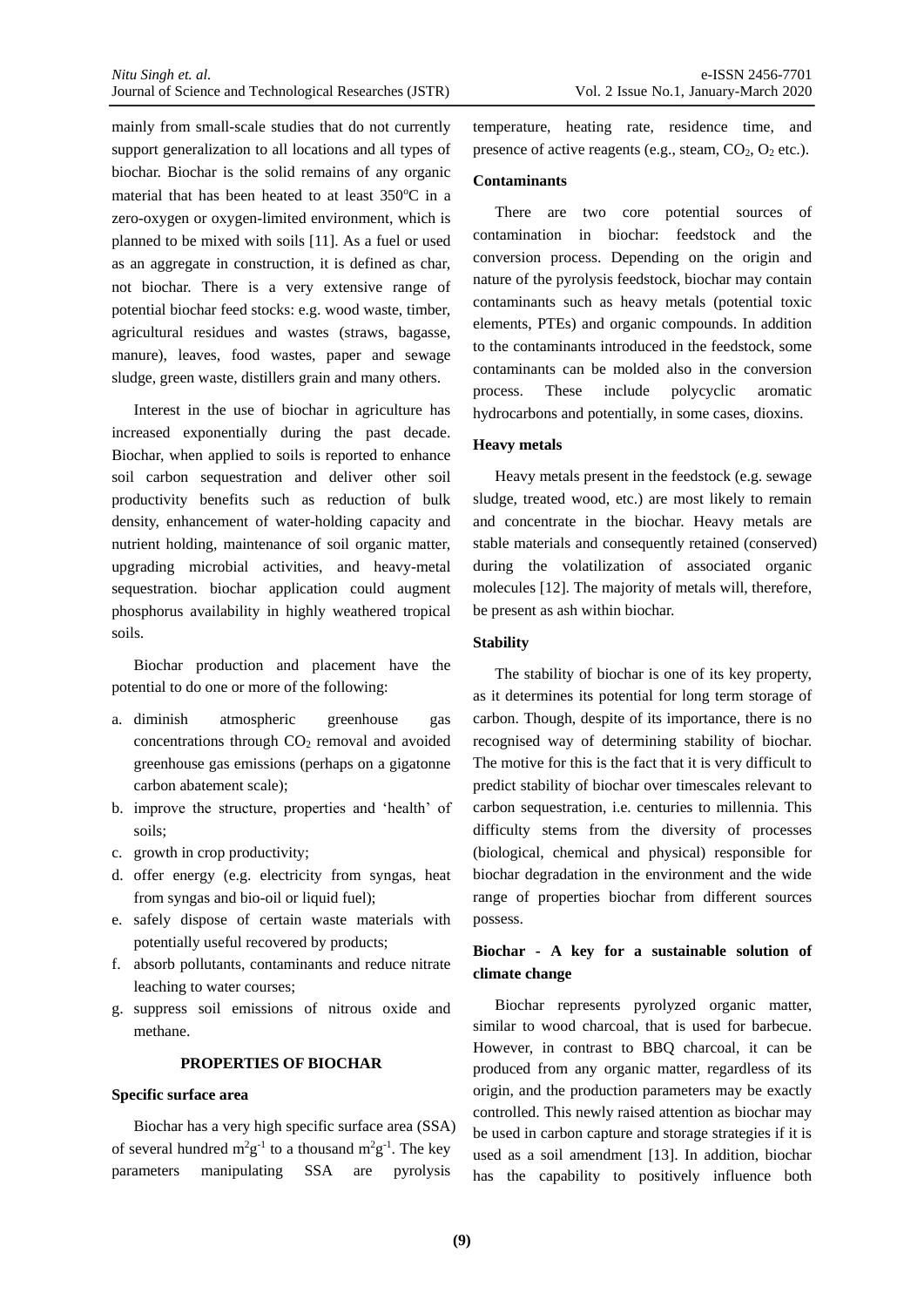Ī

chemical and physical soil properties. For instance, recent findings suggest that biochar amendment has a deep influence on soil nitrogen cycling in an arable field trial. The porous structure of the char itself is capable of raising the cation exchange capacity as a concern of a high surface area and functional groups at the surface. In addition, pores may rise the soil water retention which is of critical importance on dry

After incorporation into soil, the labile fraction is oxidized by soil microbes within years and hence no longer acts as a stable carbon pool. It has to be noted here that functions delivered by biochar amendment are subject to temporal changes. Biochar can improve the pore-size distribution of soils, resulting in improved retention of plant-available nitrogen in the soil, increasing plant Nitrogen uptake and fertilizeruse efficiency.

and sandy sites [14]. They may also generate a

suitable habitat for soil microorganisms.

It is useful to consider a biochar-based strategy against more established approaches to increase the organic carbon stored in soil, such as the use of manures and composts. The durability of biochar in the soil is an important component when comparing pyrolysis bioenergy and biochar production with conventional bioenergy strategies, in mitigating climate change [15]. However, it is also vital to assess any indirect reduction in net greenhouse gas emissions from agriculture through the use of biochar. There may be some additional profits arising from the contribution of biochar to facilitating agricultural expansion and improving the socio-economic circumstances of farmers in developing countries.

Climate change mitigation strategies, such as carbon capture and storage (CCS) are essential to secure the future of humanity as carbon emissions due to increased human activities are constantly rising. As provision of energy is the largest anthropogenic source of carbon dioxide from combustion of fossil fuels, biomass utilization is seen as one of various promising strategies to reduce additional emissions. Climate change is a rising hazard for the entire world population. It makes future unreliable, especially in terms of provision of food and the usability of natural resources because a greater number and intensity of extreme weather events is expected as a consequence [16]. Besides the direct physical damage such events may create on local scales, moderate, but persistent changes e.g. in temperature and precipitation, have the ability to change the capacities to produce enough food and consequently cause hunger, social inequalities and conflicts for resources.

In general, any form of organic matter added to the soil degrades subsequent relatively quickly in  $CO<sub>2</sub>$ emission. Therefore, adding degradable organic matter into the soil is inefficient in terms of climate change mitigation, with the energy contained being captured and dissipated by soil microbes rather than in power plants where it can offset fossil fuel use.

#### **REFERENCE**

- [1]. Ilan Stavi, and Rattan Lal "Agroforestry and biochar to offset climate change: a review." *Agronomy for Sustainable Development* 33, no. 1 81-96 (2013).
- [2]. V. D. Nair, P. K. Nair, Biswanath Dari, Andressa M. Freitas, Nilovna Chatterjee, and Felipe M. Pinheiro. "Biochar in the agroecosystem–climate-change–sustainability nexus" *Frontiers in plant science* 8 2051 (2017).
- [3]. A. L. Cowie, Adriana E. Downie, Brendan H. George, Bhupinder-Pal Singh, Lukas Van Zwieten, and Deborah O'Connell. "Is sustainability certification for biochar the answer to environmental risks?" *Pesquisa Agropecuaria Brasileira* 47, no. 5 637-648 (2012).
- [4]. N. P. Gurwick, Lisa A. Moore, Charlene Kelly, and Patricia Elias "A systematic review of biochar research, with a focus on its stability in situ and its promise as a climate mitigation strategy." *PloS one* 8, no. 9 e75932 (2013).
- [5]. P. Smith, Changming Fang, Julian JC Dawson, and John B. Moncrieff. "Impact of global warming on soil organic carbon." *Advances in agronomy* 97 1-43 (2008).
- [6]. F. Magdoff, and Harold Van Es. *Building soils for better crops*. No. 631.584/M188b. Beltsville: Sustainable Agriculture Network, 2000.
- [7]. D. S. Powlson, Peter J. Gregory, W. Richard Whalley, John N. Quinton, David W. Hopkins, Andrew P. Whitmore, Penny R. Hirsch, and Keith WT Goulding "Soil management in relation to sustainable agriculture and ecosystem services" *Food policy* 36 S72-S87 (2011).
- [8]. V. J. Bruckman, Michaela Klinglmüller, Basak Burcu Uzun, and Esin Apaydin-Varol